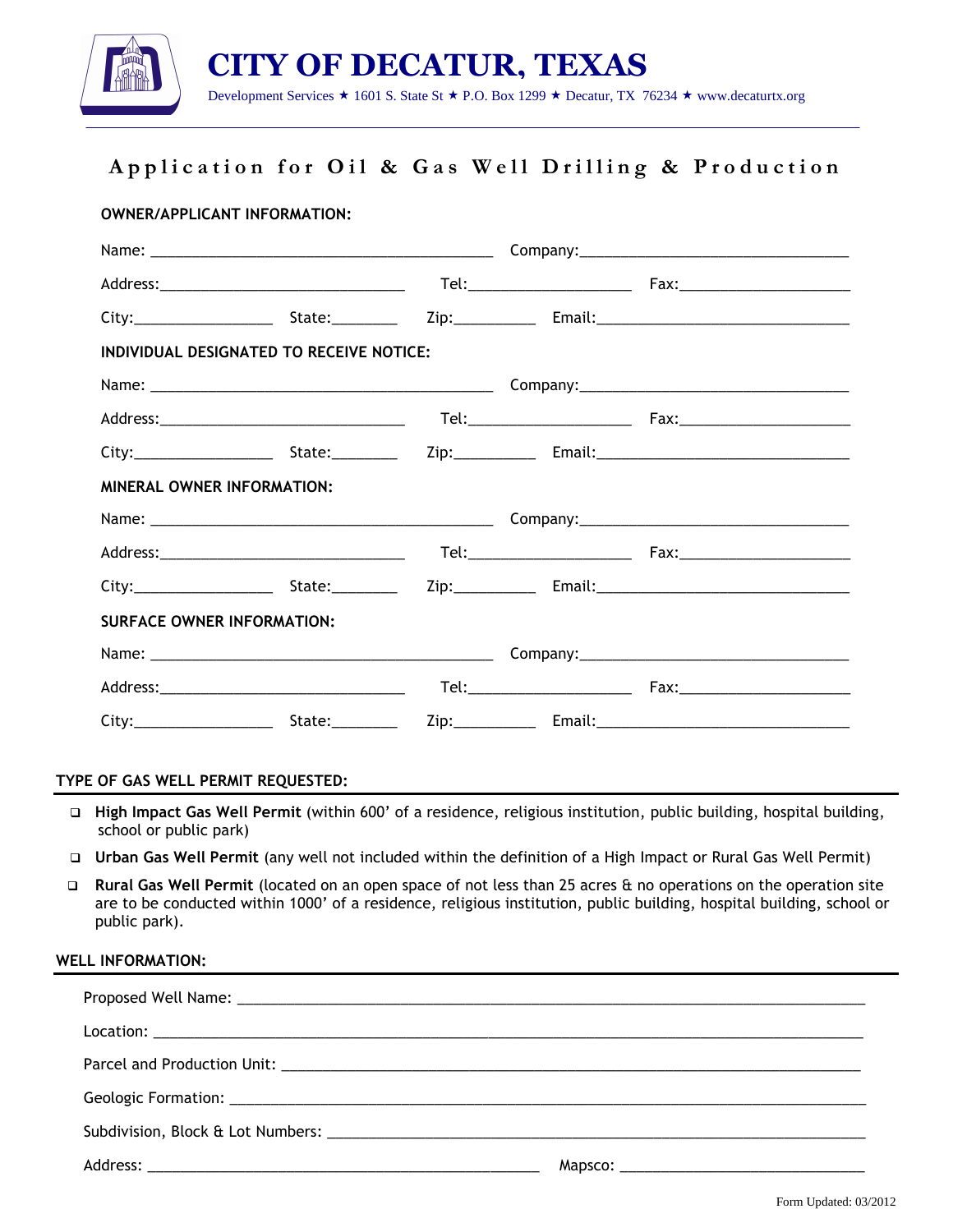

 CITY OF DECATUR, TEXAS Development Services  $\star$  1601 S. State St  $\star$  P.O. Box 1299  $\star$  Decatur, TX 76234  $\star$  www.decaturtx.org

## Checklist for Oil & Gas Well Drilling & Production

Applicant must complete this checklist at the time of filing this permit application.

- $\Box$  An accurate legal description of the lease property to be used for the gas operation, the parcel & the production unit & name of the geologic formation as used by the Commission.
- $\Box$  Map showing proposed transportation route & road for equipment, chemicals or waste products use or produced by the gas operation.
- If the Operator is a corporation the state of incorporation,  $\hat{\theta}$  if the Operator is a partnership, the names  $\hat{\theta}$ addresses of the general partners.
- $\Box$  Name of representative with supervisory authority over all gas operation site activities  $\&$  a 24-hour phone number.
- $\Box$  Location & description of all improvements & structures within 600 feet of the drill site.
- $\Box$  Owner & address of each parcel of property within 600 feet of the proposed drill site.
- $\Box$  A site plan of the proposed operation site showing the location of all improvements & equipment, including the location of the proposed well & other facilities, including, but not limited to, tanks, pipelines, compressors, separators & storage sheds.
- $\Box$  A site plan showing the proposed completed well site with tanks, pipelines, fences or walls & landscaping if applicable.
- $\Box$  The name, address & 24-hour phone number of the person to be notified in case of an emergency.
- $\Box$  The exact & correct acreage & number of wells, if applicable, included in the Gas Well Permit application.
- $\Box$  Copies of all reports required by the Commission.
- $\Box$  A signed Road Maintenance Agreement supplied by the City that provides that the Operator shall repair, at their own expense, any damage to roads, streets, or highways caused by the use of heavy vehicles for any activity associated with the operation, drilling, production & operation of gas wells.
- $\Box$  A description of public utilities required during drilling  $\&$  operation.
- $\Box$  A description of the water source to be used during drilling.
- $\Box$  A copy of the approved Commission permit to drill together with attachments & survey plats which are applicable to the drill & operation sites.
- Copy of the Stormwater Pollution Prevention Plan if required by the Environmental Protection Agency. A copy of the notice of intent shall be submitted to the City of Decatur, Planning Department, three (3) days prior to the commencement of any on site activities.
- $\Box$  A copy of the determination by the Texas Commission on Environmental Quality of the depth of useable quality ground water.
- $\Box$  Evidence of insurance  $\theta$  security requirements under the Ordinance.
- $\Box$  Evidence of notice publication in newspaper for the equivalent of ten (10) consecutive days (applies to Urban & Rural Well Permit Applications).
- $\Box$  Photo of required onsite sign at the proposed well site.

### ACKNOWLEDGEMENTS:

I certify that the above information is correct & complete to the best of my knowledge & belief & that I am now or will be fully prepared to present the above proposal to the Gas Inspector or City Council, if applicable. I further certify that I have read, understand & will comply with the information contained in the Ordinance 2003-09-13.

Operator/Applicant

| Signature | Printed | Date |
|-----------|---------|------|

| STATE OF TEXAS   |  |
|------------------|--|
| <b>COUNTY OF</b> |  |

 BEFORE ME, the undersigned authority, A Notary Public in & for the State Of Texas, on this day personally appeared \_\_\_\_\_\_\_\_\_\_\_\_\_\_\_\_\_\_\_, Known to me to be the person whose name is subscribed to the foregoing instrument, & acknowledged to me that he/she executed the same for the purposes & consideration therein expressed, as the act  $\alpha$  deed of  $\Box$ 

GIVEN UNDER MY HAND & SEAL OF OFFICE this day of \_\_\_\_\_\_\_\_\_\_\_\_\_\_\_\_\_\_\_\_, 20\_\_\_\_\_.

\_\_\_\_\_\_\_\_\_\_\_\_\_\_\_\_\_\_\_\_\_\_\_\_\_\_\_\_\_\_\_\_\_\_\_\_Notary Public in & for the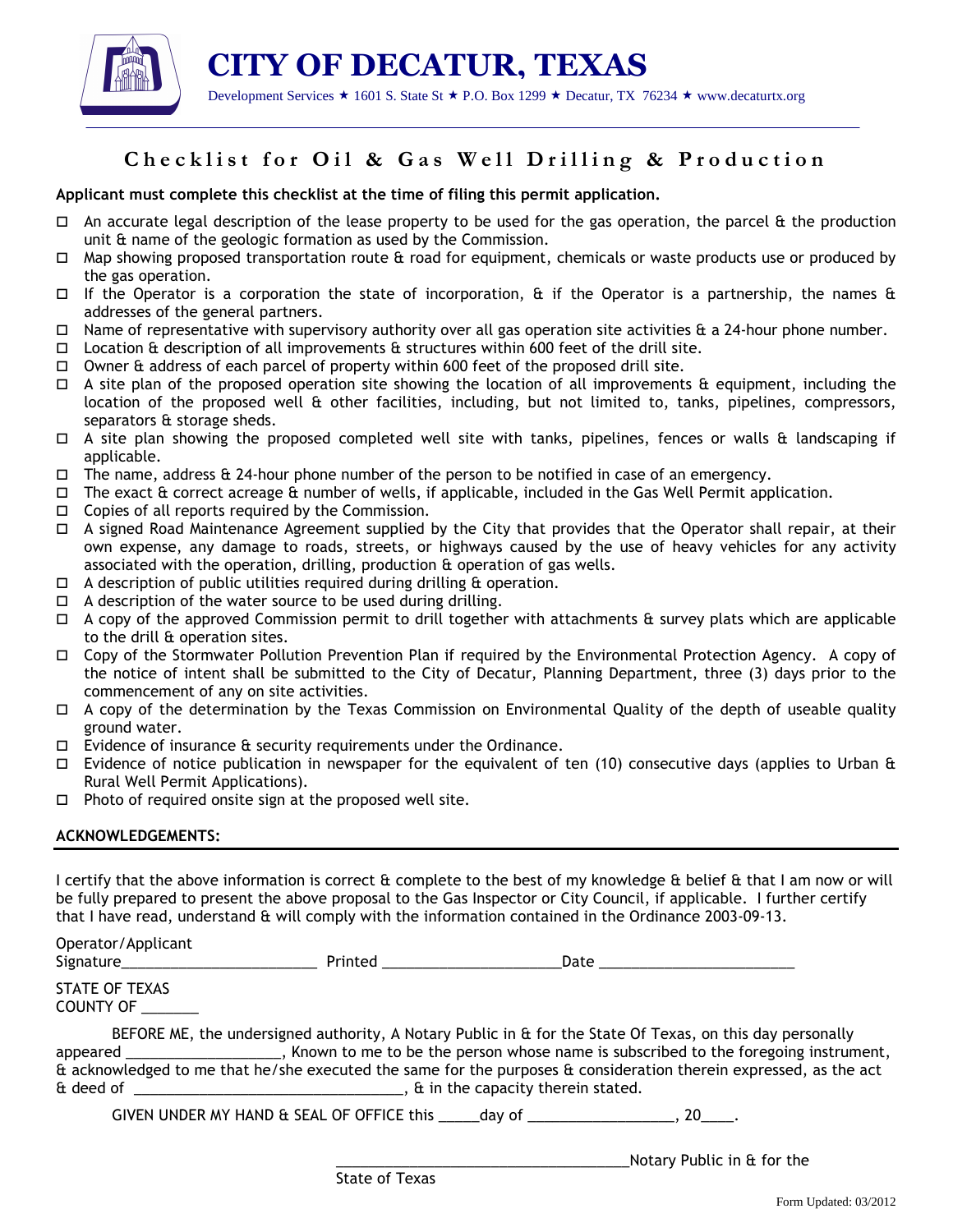| Check box to indicate application type                                                                                                                                                                                                                                                                                                                                                                                                                                                                             |   | CITY OF DECATUR DEVELOPMENT SERVICES UNIVERSAL APPLICATION                                                                                                                                                                         | Incomplete applications will be rejected                                                                      |                                                                                                                                                                                                                                                                                                                                                                                             |
|--------------------------------------------------------------------------------------------------------------------------------------------------------------------------------------------------------------------------------------------------------------------------------------------------------------------------------------------------------------------------------------------------------------------------------------------------------------------------------------------------------------------|---|------------------------------------------------------------------------------------------------------------------------------------------------------------------------------------------------------------------------------------|---------------------------------------------------------------------------------------------------------------|---------------------------------------------------------------------------------------------------------------------------------------------------------------------------------------------------------------------------------------------------------------------------------------------------------------------------------------------------------------------------------------------|
|                                                                                                                                                                                                                                                                                                                                                                                                                                                                                                                    |   |                                                                                                                                                                                                                                    |                                                                                                               |                                                                                                                                                                                                                                                                                                                                                                                             |
| ப<br><b>Annexation Petition</b>                                                                                                                                                                                                                                                                                                                                                                                                                                                                                    | □ | Gas Well Development Plat                                                                                                                                                                                                          | ப                                                                                                             | Special Use Permit                                                                                                                                                                                                                                                                                                                                                                          |
| ப<br>Amending Plat                                                                                                                                                                                                                                                                                                                                                                                                                                                                                                 | ப | Plat Extension-Final or Preliminary                                                                                                                                                                                                | ΙI                                                                                                            | <b>Subdivision Variance</b>                                                                                                                                                                                                                                                                                                                                                                 |
| ப<br>Comprehensive Plan Amendment                                                                                                                                                                                                                                                                                                                                                                                                                                                                                  | ப | Preliminary Plat                                                                                                                                                                                                                   | ⊔                                                                                                             | <b>Zoning Change</b>                                                                                                                                                                                                                                                                                                                                                                        |
| ப<br>Conveyance Instrument                                                                                                                                                                                                                                                                                                                                                                                                                                                                                         | ப | Replat                                                                                                                                                                                                                             | ⊔                                                                                                             | Zoning Variance (ZBA)                                                                                                                                                                                                                                                                                                                                                                       |
| Design Standards Variance                                                                                                                                                                                                                                                                                                                                                                                                                                                                                          | ப | ROW Use Agreement                                                                                                                                                                                                                  | $\mathbf{L}$                                                                                                  | <b>Vacation Plat</b>                                                                                                                                                                                                                                                                                                                                                                        |
| ⊔<br><b>Final Plat</b>                                                                                                                                                                                                                                                                                                                                                                                                                                                                                             | □ | ROW Abandonment/ Closing                                                                                                                                                                                                           | $\Box$                                                                                                        |                                                                                                                                                                                                                                                                                                                                                                                             |
|                                                                                                                                                                                                                                                                                                                                                                                                                                                                                                                    |   |                                                                                                                                                                                                                                    |                                                                                                               |                                                                                                                                                                                                                                                                                                                                                                                             |
| Application Requirements: Signed application form, application fees, Copy and filing fees, Proof of Ownership (Recorded Deed<br>or current tax statements), required # of plats / plans, signed checklist and a PDF of all documentation.                                                                                                                                                                                                                                                                          |   |                                                                                                                                                                                                                                    |                                                                                                               |                                                                                                                                                                                                                                                                                                                                                                                             |
| <b>PROJECT INFORMATION:</b>                                                                                                                                                                                                                                                                                                                                                                                                                                                                                        |   | $\Box$ Residential $\Box$ Commercial<br>If this property is not platted, submit a survey with complete metes and bounds description sealed by a licensed surveyor                                                                  |                                                                                                               | Is this property platted? $\Box$ Yes $\Box$ No                                                                                                                                                                                                                                                                                                                                              |
| Project Name: Name: Name and Allen Manual Allen Manual Allen Manual Allen Manual Allen Manual Allen Manual All                                                                                                                                                                                                                                                                                                                                                                                                     |   |                                                                                                                                                                                                                                    |                                                                                                               |                                                                                                                                                                                                                                                                                                                                                                                             |
| Project Address (Location): <i>(LOT, BLOCK &amp; SUBDIVISION OR SURVEY WITH METES &amp; BOUNDS DESCRIPTION SEALED BY A LICENSED SURVEYOR</i> ) Tax ID R #:                                                                                                                                                                                                                                                                                                                                                         |   |                                                                                                                                                                                                                                    |                                                                                                               |                                                                                                                                                                                                                                                                                                                                                                                             |
|                                                                                                                                                                                                                                                                                                                                                                                                                                                                                                                    |   |                                                                                                                                                                                                                                    |                                                                                                               |                                                                                                                                                                                                                                                                                                                                                                                             |
| Brief Description of Project:                                                                                                                                                                                                                                                                                                                                                                                                                                                                                      |   |                                                                                                                                                                                                                                    |                                                                                                               |                                                                                                                                                                                                                                                                                                                                                                                             |
| Please state the identity of any individual(s), or other entities that presently hold a lien upon the real estate which is the subject of                                                                                                                                                                                                                                                                                                                                                                          |   |                                                                                                                                                                                                                                    |                                                                                                               |                                                                                                                                                                                                                                                                                                                                                                                             |
| Existing Use: _____________________________Existing Zoning: ___________________# of Existing Lots: ___________# of Existing Units: ___________                                                                                                                                                                                                                                                                                                                                                                     |   |                                                                                                                                                                                                                                    |                                                                                                               |                                                                                                                                                                                                                                                                                                                                                                                             |
|                                                                                                                                                                                                                                                                                                                                                                                                                                                                                                                    |   |                                                                                                                                                                                                                                    |                                                                                                               |                                                                                                                                                                                                                                                                                                                                                                                             |
| <b>APPLICANT INFORMATION:</b>                                                                                                                                                                                                                                                                                                                                                                                                                                                                                      |   |                                                                                                                                                                                                                                    | Please circle your preferred method of contact.                                                               |                                                                                                                                                                                                                                                                                                                                                                                             |
|                                                                                                                                                                                                                                                                                                                                                                                                                                                                                                                    |   |                                                                                                                                                                                                                                    |                                                                                                               |                                                                                                                                                                                                                                                                                                                                                                                             |
|                                                                                                                                                                                                                                                                                                                                                                                                                                                                                                                    |   |                                                                                                                                                                                                                                    |                                                                                                               |                                                                                                                                                                                                                                                                                                                                                                                             |
|                                                                                                                                                                                                                                                                                                                                                                                                                                                                                                                    |   |                                                                                                                                                                                                                                    |                                                                                                               |                                                                                                                                                                                                                                                                                                                                                                                             |
|                                                                                                                                                                                                                                                                                                                                                                                                                                                                                                                    |   |                                                                                                                                                                                                                                    |                                                                                                               |                                                                                                                                                                                                                                                                                                                                                                                             |
|                                                                                                                                                                                                                                                                                                                                                                                                                                                                                                                    |   |                                                                                                                                                                                                                                    |                                                                                                               |                                                                                                                                                                                                                                                                                                                                                                                             |
| Address<br><u> 1989 - Johann Barn, mars ar breithinn ar chuid ann an t-</u>                                                                                                                                                                                                                                                                                                                                                                                                                                        |   | Phone <b>Example 20</b> Phone <b>Phone</b>                                                                                                                                                                                         |                                                                                                               | $\begin{picture}(180,10) \put(0,0){\dashbox{0.5}(10,0){ }} \put(15,0){\circle{10}} \put(15,0){\circle{10}} \put(15,0){\circle{10}} \put(15,0){\circle{10}} \put(15,0){\circle{10}} \put(15,0){\circle{10}} \put(15,0){\circle{10}} \put(15,0){\circle{10}} \put(15,0){\circle{10}} \put(15,0){\circle{10}} \put(15,0){\circle{10}} \put(15,0){\circle{10}} \put(15,0){\circle{10}} \put(15$ |
| City_                                                                                                                                                                                                                                                                                                                                                                                                                                                                                                              |   | State <b>Example 2</b> and 2 and 2 and 2 and 2 and 2 and 2 and 2 and 2 and 2 and 2 and 2 and 2 and 2 and 2 and 2 and 2 and 2 and 2 and 2 and 2 and 2 and 2 and 2 and 2 and 2 and 2 and 2 and 2 and 2 and 2 and 2 and 2 and 2 and 2 |                                                                                                               |                                                                                                                                                                                                                                                                                                                                                                                             |
|                                                                                                                                                                                                                                                                                                                                                                                                                                                                                                                    |   |                                                                                                                                                                                                                                    | Email and the contract of the contract of the contract of the contract of the contract of the contract of the |                                                                                                                                                                                                                                                                                                                                                                                             |
|                                                                                                                                                                                                                                                                                                                                                                                                                                                                                                                    |   |                                                                                                                                                                                                                                    |                                                                                                               | $\sqrt{2}$ Fax                                                                                                                                                                                                                                                                                                                                                                              |
|                                                                                                                                                                                                                                                                                                                                                                                                                                                                                                                    |   |                                                                                                                                                                                                                                    |                                                                                                               |                                                                                                                                                                                                                                                                                                                                                                                             |
| (MUST BE SIGNED FOR ALL APPLICATIONS) - Letter of authorization required if signature is other than property<br>owner and a letter of authorization is required from lienholder/mortgagee, if applicable.<br>I hereby certify that I am the owner of the property identified in this application; or, that I am the authorized<br>agent of the owner of said property; and that I am authorized to act in their behalf, and that this application,<br>to the best of my knowledge and belief, is true and correct. |   |                                                                                                                                                                                                                                    |                                                                                                               | For Departmental Use<br>Only                                                                                                                                                                                                                                                                                                                                                                |
| SIGNATURE OF LIEN HOLDER<br>SIGNATURE OF PROPERTY OWNER                                                                                                                                                                                                                                                                                                                                                                                                                                                            |   |                                                                                                                                                                                                                                    | $Case \#$ :                                                                                                   |                                                                                                                                                                                                                                                                                                                                                                                             |
| PLAT WAIVER (MUST BE SIGNED FOR ALL PRELIMINARY, FINAL & REPLATS)                                                                                                                                                                                                                                                                                                                                                                                                                                                  |   |                                                                                                                                                                                                                                    | Project Mgr : _________                                                                                       |                                                                                                                                                                                                                                                                                                                                                                                             |
| I waive the statutory time limits in accordance with Section 212 of the Texas Local Government Code.                                                                                                                                                                                                                                                                                                                                                                                                               |   |                                                                                                                                                                                                                                    | Total Fee(s): _________                                                                                       |                                                                                                                                                                                                                                                                                                                                                                                             |
|                                                                                                                                                                                                                                                                                                                                                                                                                                                                                                                    |   |                                                                                                                                                                                                                                    |                                                                                                               | Payment Method:                                                                                                                                                                                                                                                                                                                                                                             |
| SIGNATURE OF PROPERTY OWNER                                                                                                                                                                                                                                                                                                                                                                                                                                                                                        |   | SIGNATURE OF LIEN HOLDER                                                                                                                                                                                                           |                                                                                                               | Submittal Date: ______                                                                                                                                                                                                                                                                                                                                                                      |
| Known to me to be the person(s) whose name is subscribed to the above and foregoing instrument, and acknowledged to me<br>that they executed the same for the purposed and consideration expressed and in the capacity therein stated. Given under                                                                                                                                                                                                                                                                 |   |                                                                                                                                                                                                                                    |                                                                                                               | Accepted By:                                                                                                                                                                                                                                                                                                                                                                                |
| Notary Public                                                                                                                                                                                                                                                                                                                                                                                                                                                                                                      |   |                                                                                                                                                                                                                                    |                                                                                                               |                                                                                                                                                                                                                                                                                                                                                                                             |